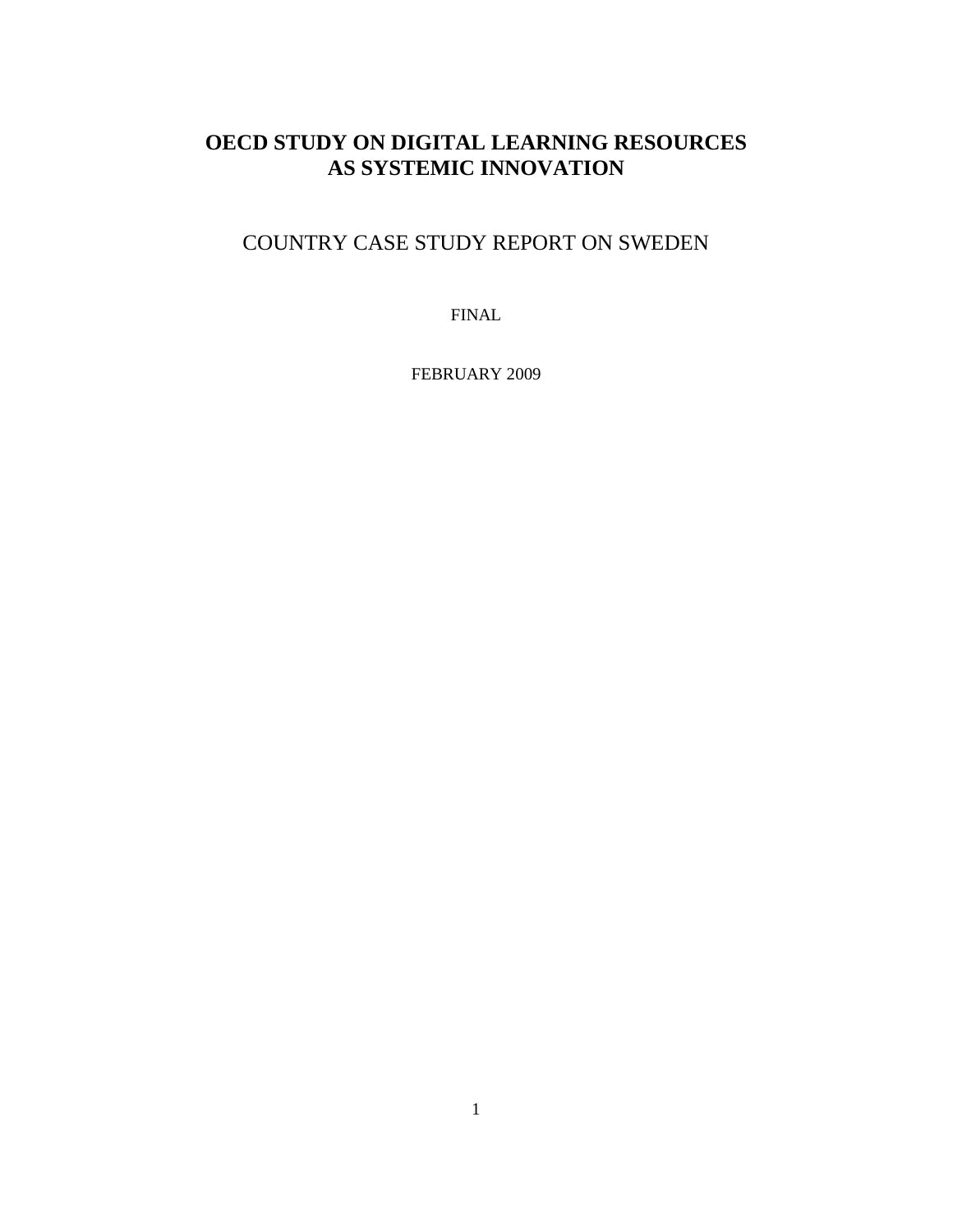# **Table of Contents**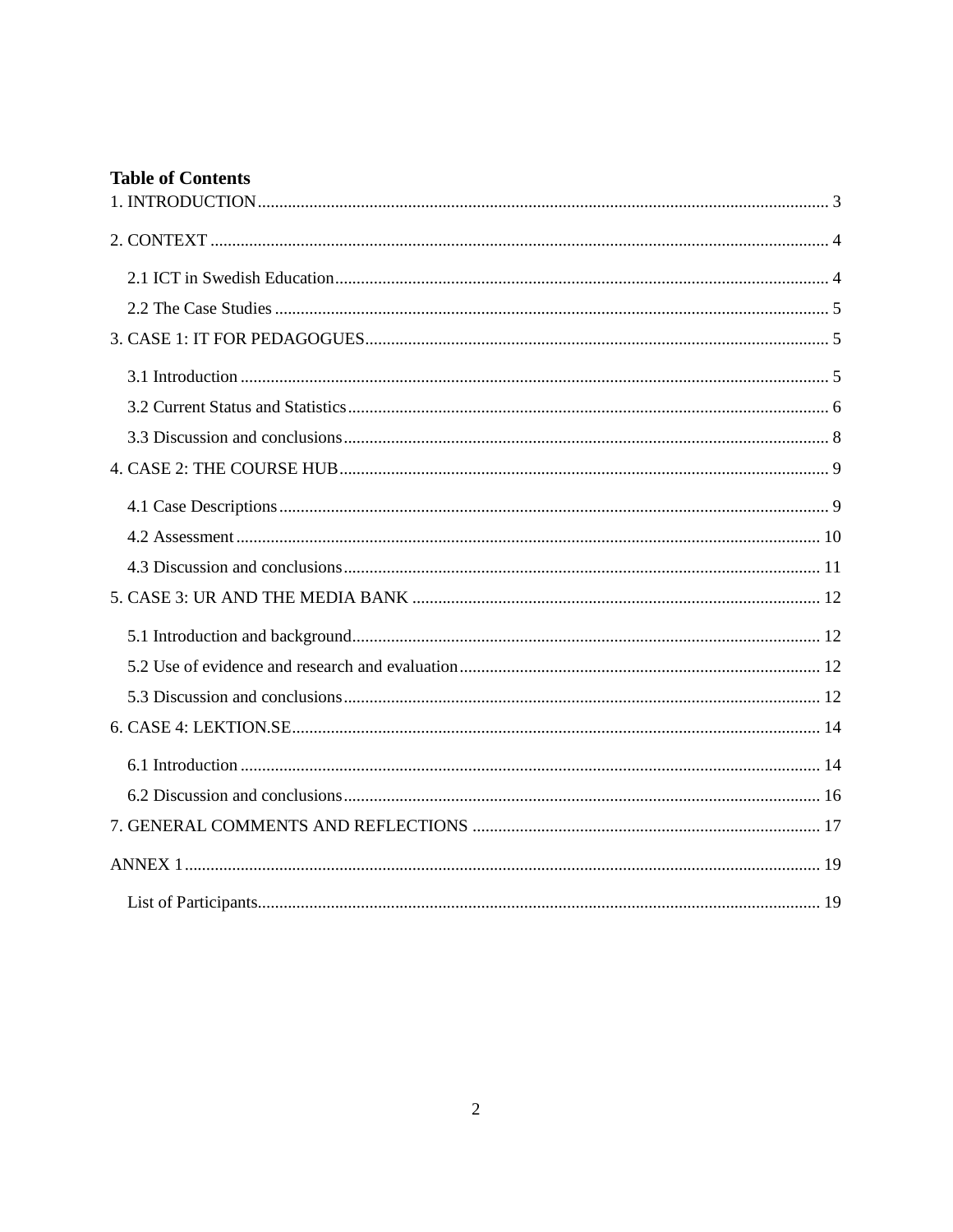# **1. INTRODUCTION**

This is one in a series of country reports prepared as part of the study on Digital Learning Resources as Systemic Innovation being conducted by CERI/OECD during 2008. It focuses on four case studies of systemic innovation in the Swedish school system and draws on:

- background information provided by Swedish officials and
- meetings and interviews conducted during a study visit to Sweden that took place on  $10^{th}$ - $12^{th}$ June 2008.

The visiting team consisted of Gavin Dykes, International Strategy Advisor to Becta, UK; Christian Wang, ICT-department at University College Lillebaelt in Denmark; Sang Min Whang, professor of psychology at Yonsei University, South Korea; Katerina Ananiadou, analyst at the OECD/CERI Secretariat; and Jan Hylén, consultant to the OECD/CERI Secretariat. During the visit the team met with a range stakeholders involved in the different case studies selected by the national coordinator for detailed study in the context of the project. Beyond this the OECD team also met with teachers from two municipalities as well as representatives from the publishing industry. A complete list of participants" details is given in Annex 1.

The overall aim of the study is to review and evaluate the process of innovation involved in policies and public as well as private initiatives designed to promote the development, distribution and use of digital learning resources for the school sector. In so doing, the study will bring together evidence of:

- how countries initiate ICT-based educational innovations related to digital learning resources, the players and processes involved, the knowledge base which is drawn on, and the procedures and criteria for assessing progress and outcomes;
- which factors influence the success of policies aimed at promoting ICT-based educational innovations, particularly those related to the production, distribution and use of digital learning resources including user involvement in the production process and new stakeholders such as the gaming industry and media companies;
- learner and teacher driven innovations related to digital learning resources such as innovative production and use of digital learning resources, and how the educational system responds to such innovations.

Rather than focusing on discrete institutional innovations, this activity aims to uncover a better understanding of how the process of systemic innovation works best in relation to digital learning resources, and of which factors, including governance and financing, influence systemic innovation"s development. The definition of systemic innovation adopted here is: *any kind of dynamic, system-wide change that is intended to add value to the educational processes and outcomes*. The aim here is to analyse innovation systems and strategies regarding the production, distribution and use of DLR by bringing together evidence of the drivers for systemic innovation in the five Nordic countries: Denmark, Finland, Iceland, Norway, and Sweden. All countries participating in the study have selected at least three case studies of recent DLR innovations for in-depth analysis by the expert team.

The introductory section provides a brief overview of information and communication technologies (ICT) in the Swedish educational system. It draws heavily on the Country Background Report (Hult & Westerdahl, 2008). This is followed by a descriptions of the different cases selected for the study. The cases were selected by Swedish officials, in collaboration with the OECD/CERI Secretariat. The report ends with some general reflections and conclusions.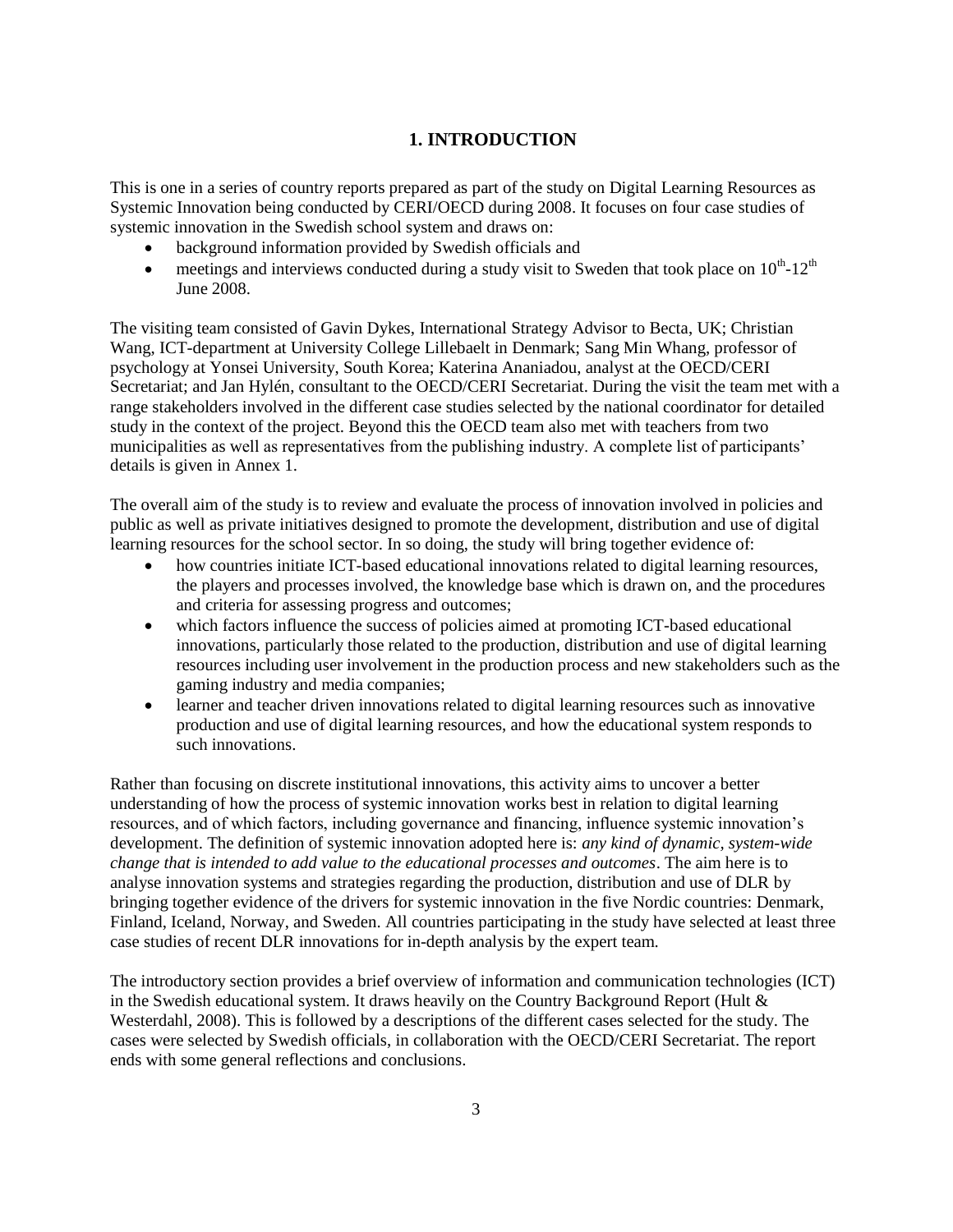## **2. CONTEXT**

The Swedish population of 9.2 million makes it the largest among the Nordic countries. Sweden is a highly industrialized country with an export oriented economy. Traditionally a very homogenous culture, the Swedish population of today includes approximately 20% of immigrants. The largest immigrant groups are from Finland, Iraq, Serbia and Montenegro, Bosnia-Herzegovina, Iran, Norway, Denmark, and Poland. These groups reflect Nordic immigration, earlier periods of labour immigration, and later decades of refugee and family immigration.

Sweden has a 9-year compulsory school system for children age 7-16. Upper secondary schooling for pupils age 16-19 is voluntary and free of charge. Pre-school, compulsory school and upper secondary schools are all free (the public school system) and all of them are comprehensive. School goals and curricula are the same throughout the country and all pupils should have access to equivalent education.

Most pupils attend municipal schools but grant-aided independent schools do also exist. Grant-aided schools are also financed by the municipalities and should provide education equivalent to the municipal schools. In 2007/08, 13 % of the pupils in compulsory schools and 17% in upper secondary education sector attended independent schools.

From the position of having had centralized curricula and syllabi Sweden launched several decentralising reforms in the 1980s and 1990s. Schools became partly financed by the state (with funding channelled through the municipalities) and partly financed by the municipalities themselves. Although curricula and syllabi are still national schools have much more room for their own decisions. They are no longer regulated in detail but through goal and result orientation. Within the framework set up at national level the school leaders/headteachers take responsibility and decide how to reach their goals. All decisions concerning technical equipment in schools and in-service training are taken at municipal and school level.

### **2.1 ICT in Swedish Education**

 $\ddot{\phantom{a}}$ 

The Country Background Report (Hult & Westerdahl, 2008) reflects that there has never been a national long-term strategy for ICT in Swedish schools. Many ICT projects have been carried out since the 1970s, the main ones instigated by the government in power at the time. Most projects have run for 3-4 years and have been supported by significant levels of funding. The Swedish Government and the Knowledge Foundation,  $\hat{K}KS$ , have been the two major initiators and funders of ICT projects.<sup>1</sup> Projects have overlapped and been connected in a range of ways.

During the 1970s and 1980s a range of computer-in-school-projects took place in Sweden. From the beginning of the 1990s the Swedish Government"s ambition has been to transform Sweden into an information society. In 1994 the Government formed an IT Commission with the Prime Minister as its chairman. The Commission produced and presented an ICT policy paper called *"Information Technology – Wings to Human Ability".* In this policy document it was stated that all municipalities should have responsibility for the strategy for use of ICT in schools. This was also the starting point for a series of national ICT projects.

<sup>1</sup> The Knowledge Foundation is a public-private foundation. Its remit is to boost Sweden"s competitiveness by means of inputs that, in the long term, improve the joint capacity of the business sector and the academic world to develop knowledge and competence. Their aim is for Sweden to remain a globally competitive nation.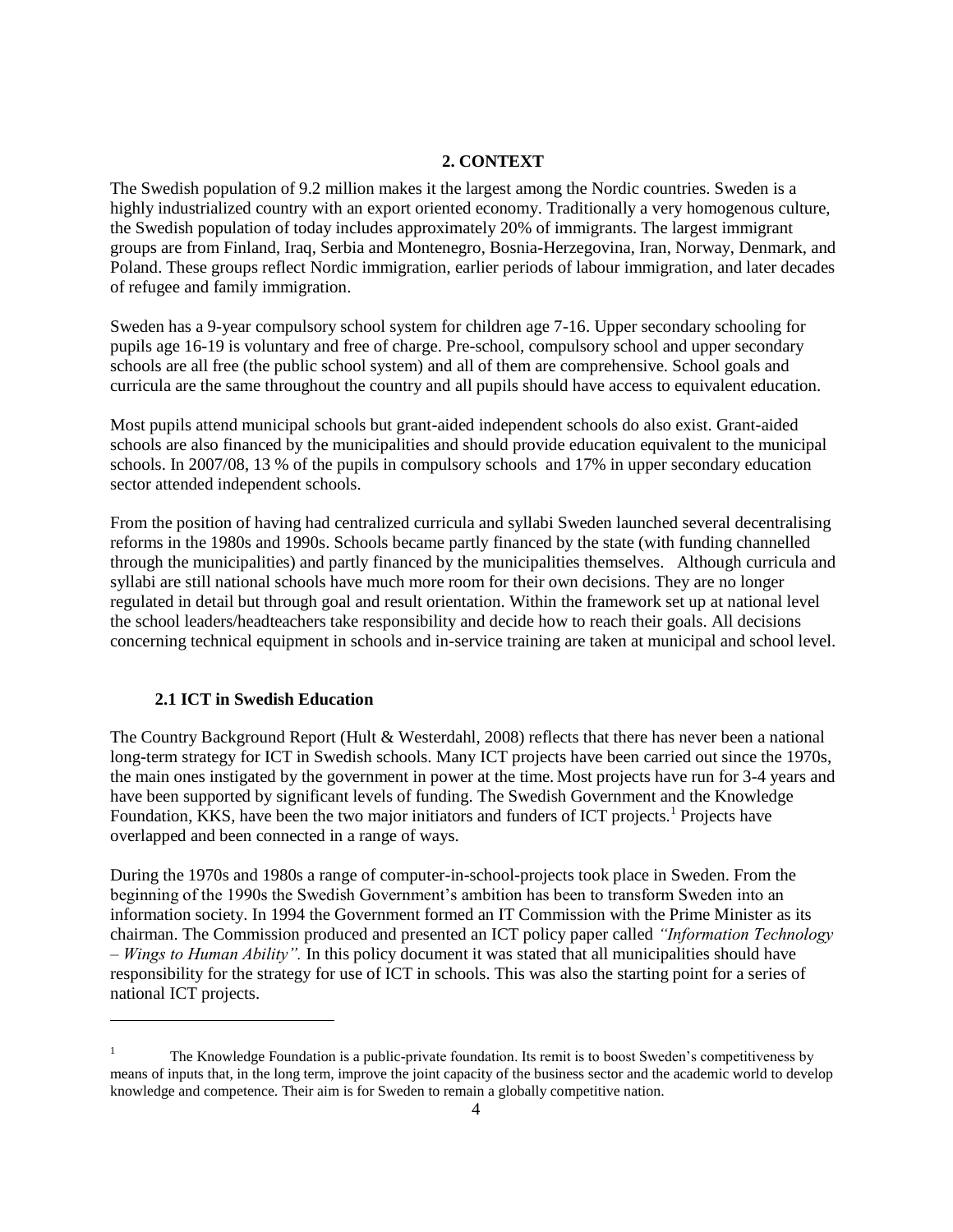In 1995 the newly formed Knowledge Foundation (KKS) began a national drive addressing ICT use in schools by supporting several related projects. The Foundation has played an important role as an ICT project initiator and funder ever since.

During the period 1999-2002 the government started a national program for ICT in schools (ITiS). ITiS focused on in-service training for teachers and development of Internet access for schools. All participating teachers were offered computers. 60% of all teachers participated in the ITiS programme working in interdisciplinary teams, acting as tutors for the teams, developing problem-based learning and encouraging active participation by pupils. The ITiS is the latest and last large scale governmental ICT programme for the educational sector. Since 2002 the government has offered only general pedagogical support, excluding funding. That support has mostly been in the form of web-based modules of in-service training, where the costs for assessment and certification must be covered by the municipalities, as well as web-based support to schools.

#### **2.2 The Case Studies**

It was agreed between the OECD Secretariat and the Swedish officials for the OECD/CERI project on systemic innovation and digital learning resources that four case studies should be included in the study. These are chosen to highlight different aspects of the state of play as well as the Swedish development in the area of DLR. Two of the cases cover government instigated initiatives (IT for pedagogues and the Course Hub), one is a purely bottom-up driven case (Lektion.se) and the last is initiated by the Swedish National Broadcasting Company (the Media Bank). Information about the cases is based on a mixture of background documents provided by the Swedish officials and interviews during the visit and presentations by representatives of the cases.

## **3. CASE 1: IT FOR PEDAGOGUES**

#### **3.1 Introduction**

ICT for Teachers (IT för pedagoger) is a website run by the Swedish National Agency for School Improvement. The website is described as acting as a broker for a range of ICT resources and its target users are school teachers and leaders. It provides links to digital learning resources, courses in use of ICT, research, computer programs, suggestions for using ICT in school and reports of teacher experiences. ICT for Teachers is effectively a portal to the Swedish National Agency"s web sites, and provides a shortcut to other web resources.

The resources associated with different areas of the web site were developed separately through different projects over the previous 10 years. In the last year, these resources have been brought together and made accessible through the single portal. While bringing the resources together in this way, the opportunity was taken to focus the resources and services on supporting teachers, rather than teachers, learners and other members of the community. The site declares that teacher focus clearly.

Resources that can be reached through the ICT for Teachers portal include:

- Check the source (Kolla källan) - to encourage teachers and learners to use digital materials critically and safely

- The Spider (Spindeln) – a search engine for schools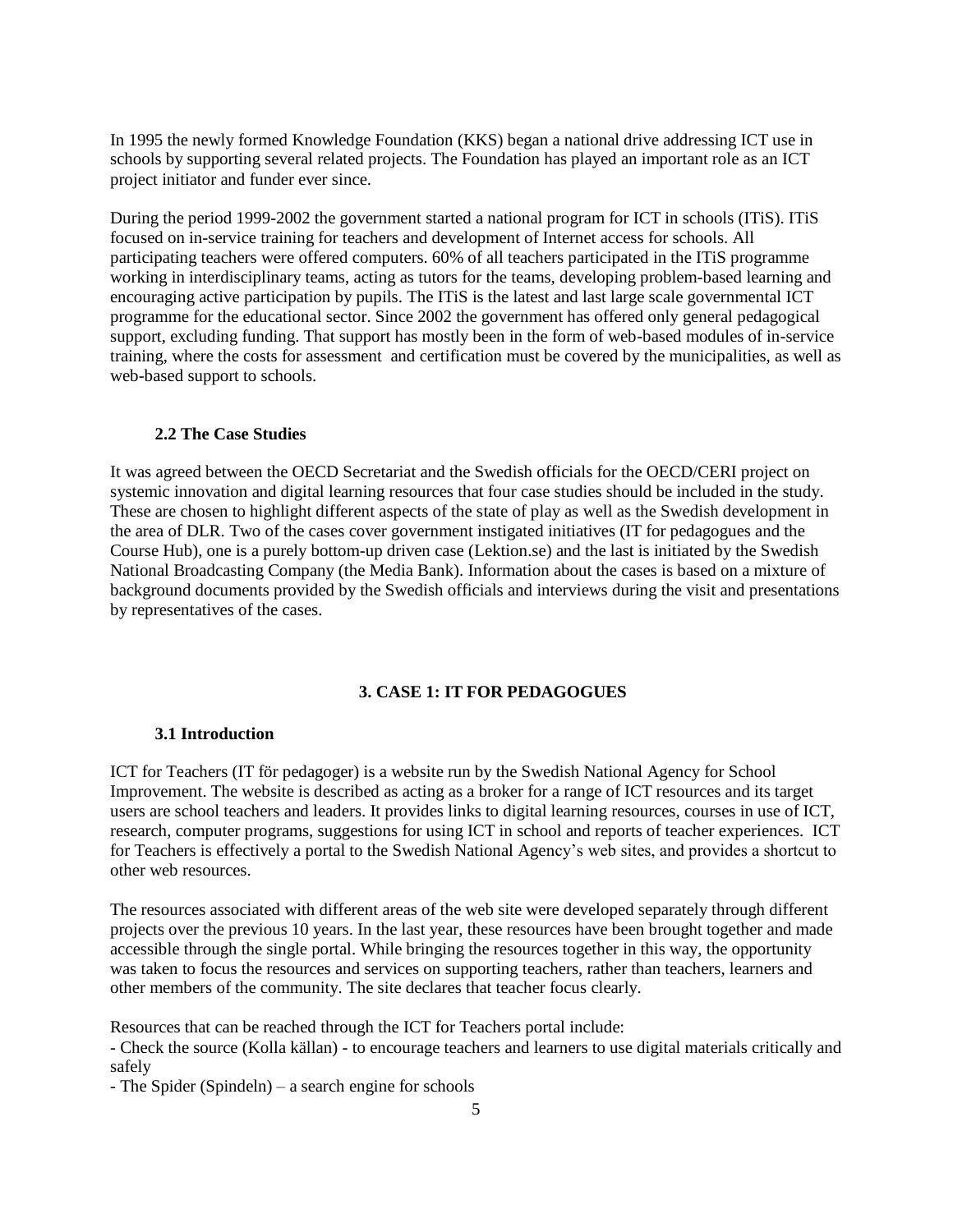- Multimediabureau (Multimediabyrån) - for teachers who are using materials for creative purposes-Practical ICT and Media Skills (PIM) –a structured professional development tool

- Link library (Länkskafferiet)

- Leading with ICT (Leda med IT)

## **3.2 Current Status and Statistics**

In May 2008 there were approximately 61000 visitors to ICT for Teachers with approximately 85000 pages viewed. 75% of visitors go directly to the pages viewed from links and bookmarks. 1180 websites link to ICT for Teachers. There are 11238 subscribers to the ICT for Teachers Newsletter. In May 2008 there were 968 visitors to the blog with 7314 viewed pages.

From launch to May 2008, approximately 9 months, user research on the web site has generated 603 replies. The results indicate much higher levels of satisfaction when compared with a previous user research. (compared with those averaged for the public sector web sites in Sweden that use the same user research service as the Acency. $2$ )

According to the Agency Team, recent focus for development has been on providing teachers with the information and resources they require through the portal and websites. Previously it was reported that quite many learners were disappointed because they found difficulty in locating resources they required. The material for learners and teachers are now separated on the website and learners are leaded forward to websites that target them. By chancing name, content and design the website has now a clear focus on teachers.

Analysis of the site's users from 20 August 2007 to 29 May 2008 suggests that 6.1% of users were pupils and students, while the three groups of compulsory school teachers, ICT teachers/support and others (for example High School teachers) amounted to 50.6% of the users. Other significant groups included Special Education Teachers (8.3%) and Upper Secondary Teachers (8.1%).

# **Features/Sections**

# **Kolla källan (Check the source)**

Kolla källan addresses issues associated with safe use of the Internet and provides access to associated resources.

The site, for example, provides access to resources such as Hector"s World, Getnetwise, Cybersmart Kids Online and MyGuide . These resources can provide guidance to teachers, and can be used with parents and learners to encourage safe use of the Internet. The Quality Information Checklist and An Easy Guide for Research Work provide simple tools that can be used to instil good practice when searching for and using web based information.

# **Spindeln**

Spindeln (the Spider) provides a federated search across national archives containing digital resources appropriate for schools. The search engine has been developed in association with Umeå University and the Royal Institute of Technology. It draws together resources from a network of about thirty

 $\overline{a}$ 

<sup>&</sup>lt;sup>2</sup> Dittmer, T: Jämförande studie av skoldatanätet/IT för pedagoger och Kolla källan (September 2008)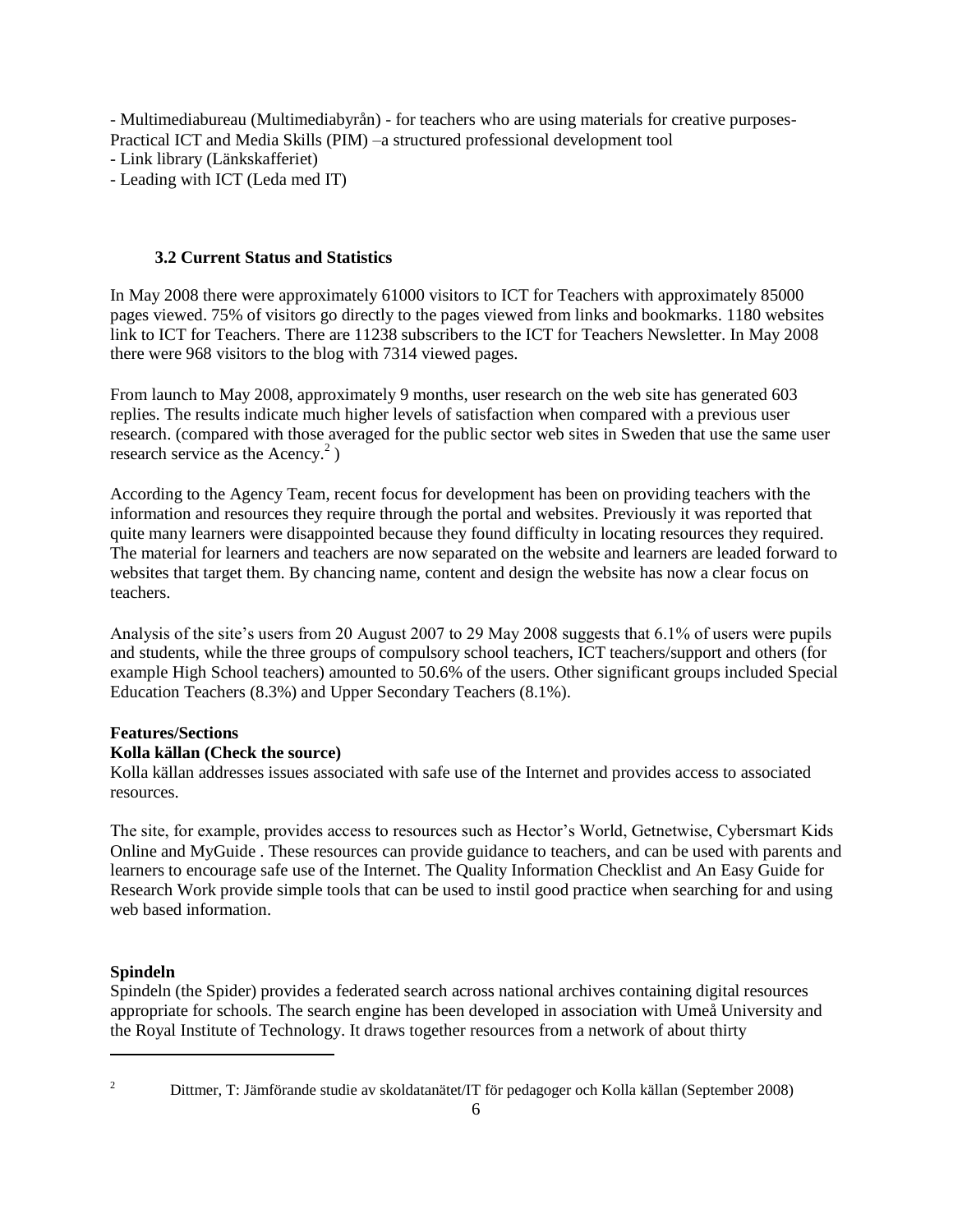organizations that aim to increase the availability of digital resources in schools. Private sector organizations also participate in Spindeln so that searches may point to both free and paid for digital resources.

Searching by subject returns a range of resources and identifies the source (for example, the nature of the materials and the appropriate learner age). Searches return resources from repositories including Länkskafferiet (the Link Library) and NoTNavet (the Science Hub).

#### **Länkskafferiet (the Link Library)**

Länkskafferiet has seven editors, drawn from teachers and school librarians, who work part-time (2hrs per week) on the library. Site users suggest and forward links for inclusion in the Link Library. Reviewers assess proposals for linked websites, considering issues such as the amount of advertising, the structure of the site and its ease of navigation, appropriate use of language whether in Swedish or English and appropriate vocabulary. "Anonymous" links are not included and linked sites' editors or producers must be known. There are plans to develop user feedback and to add user reviews when a new layout of the site is launched in the autumn.

Länkskafferiet's seven editors are able to remove and to add links. A scanning tool is used to alert editors if there is a major change in the size of any linked resource. Each link is given a reminder date to ensure regular checking. A link robot reports on broken or changed links.

### **PIM**

PIM (Practical ICT and Media skills) is an internet resource that aims to enhance teachers" skills in use of information technology for teaching and learning. By May 2008, around 100 of Sweden"s municipalities had signed a contract with the Swedish National Agency for School Improvement for PIM based education and training. Working with municipalities, the Agency has developed a cascade model for training teachers and provides a platform for associated course digital learning materials and resources through PIM. The Agency trains a number of local PIM educators within a participating municipality and they, in turn, educate, test and accredit their teachers. PIM materials are free to access and can be used individually or by a group for training. Approximately 46000 teachers (about 35% of teachers if preschool is not included) are active in their use of PIM.

#### **Context and observation**

Swedish education is largely based on what may be seen as a traditional model. Levels of satisfaction with the public school system of course vary. However, in interviews it was suggested that parents typically feel very positive about their local schools while commonly believing that the wider system could be improved.

Discussions suggested that many parents perceive that schools could or should be using ICT more and that employers and employer organizations express concerns regarding learning in maths, science and technology.

In 2005 the Agency for Schools and Centre for Flexible Learning was commissioned to address competence development for teachers, and to make digital learning resources more accessible to teachers. As a result of the relationship between central government and the municipalities, and of the way in which responsibilities are allocated, the Agency"s success criteria are associated firstly with the quality of the digital learning resources and only secondly with their availability and accessibility.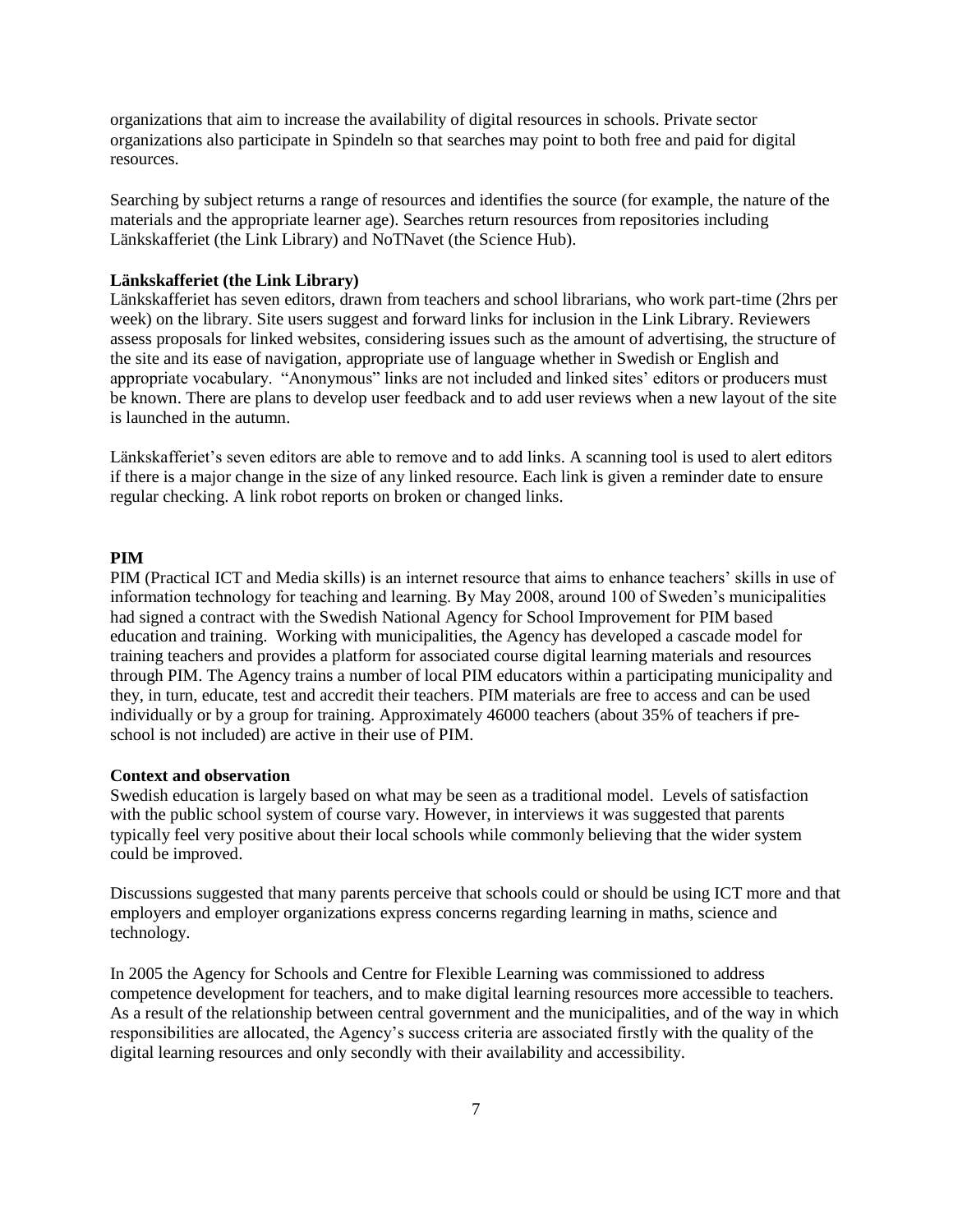The Agency works with its partners to build availability of materials, and it generally targets resources and services for teachers. The exception is Länkskafferiet (the link library) which focuses on links that will be usable by 10 to 15 year olds learners.

Municipalities are responsible for how digital learning resources are used. Goals for the national curriculum are set centrally, and routes to achieving the goals are set locally. As a result ICT use is not prescribed centrally. Performance against curriculum goals is monitored through collection of statistics on grades. School inspections also take place to support improvement at school level. Inspectors present what they are looking for from the school inspections, they report what they find and where appropriate work with schools to improve.

The Swedish National Agency for School Improvement's web based activity is complemented by off-line activity. This includes the Computers in Education publication produced by a separate association and supported by the Agency. There are approximately 11 000 subscribers to the news letter. Through teachers, the Agency also organizes seminars. The Agency seeks to share best practice in use of digital learning resources and ICT through these channels.

The agency reports to central government each year. Teacher reference groups meet two times per year to reflect on practice and offer ideas for development. The agency"s strategy for ICT focuses on ICT and media and has sought to merge ICT and media competence. That focus mirrors the steps towards convergence evident in the wider world. Teacher education is based in the higher education sector. Currently, no direct link or influence has been made to teacher education however, teacher training is being reviewed and it may in future align more closely to the agency"s strategy.

## **3.3 Discussion and conclusions**

ICT for Teachers is a service primarily for teachers that draws together the results of a range of initiatives that were developed separately. The structure of school based education in Sweden requires that the Government and its agencies provide services and resources up to the municipality boundary and the municipalities choose how learning and teaching take place to meet centrally set curriculum targets. Success in innovative use of digital learning resources in education is therefore a challenge of influencing behaviours.

The approach engendered by this structure has had some success with relatively high levels of use of the ICT for Teachers portal and web sites and ther resources, although this varies across the sites. Engagement of 100 municipalities and 46000 teachers in PIM suggests positive if not universal adoption. That adoption could be driven by recognition of a need to improve engagment with technology and digital learning resources. Equally it could be driven by an enthusiasm for their use. There is, however, no indication of how resources are being used and therefore the degree of innovation involved.

Interviews suggested that, as in other countries, some employers are keen to see increased skills levels in terms of use of technology and its applications among school leavers and prospective employees. Similarly, interviews suggested that some parents see value and opportunity through greater use and familiarity with technology. This perhaps reinforces the view expressed in "New Millenium Learner – a project in progress"<sup>3</sup> that " there is a NML case, built on the eventual contradiction and perplexity that

 $\overline{a}$ 

.

<sup>&</sup>lt;sup>3</sup> OECD: CERI (2008)New Millennium Learners: A Project in Progress (EDU/CERI/CD(2008)4/REV1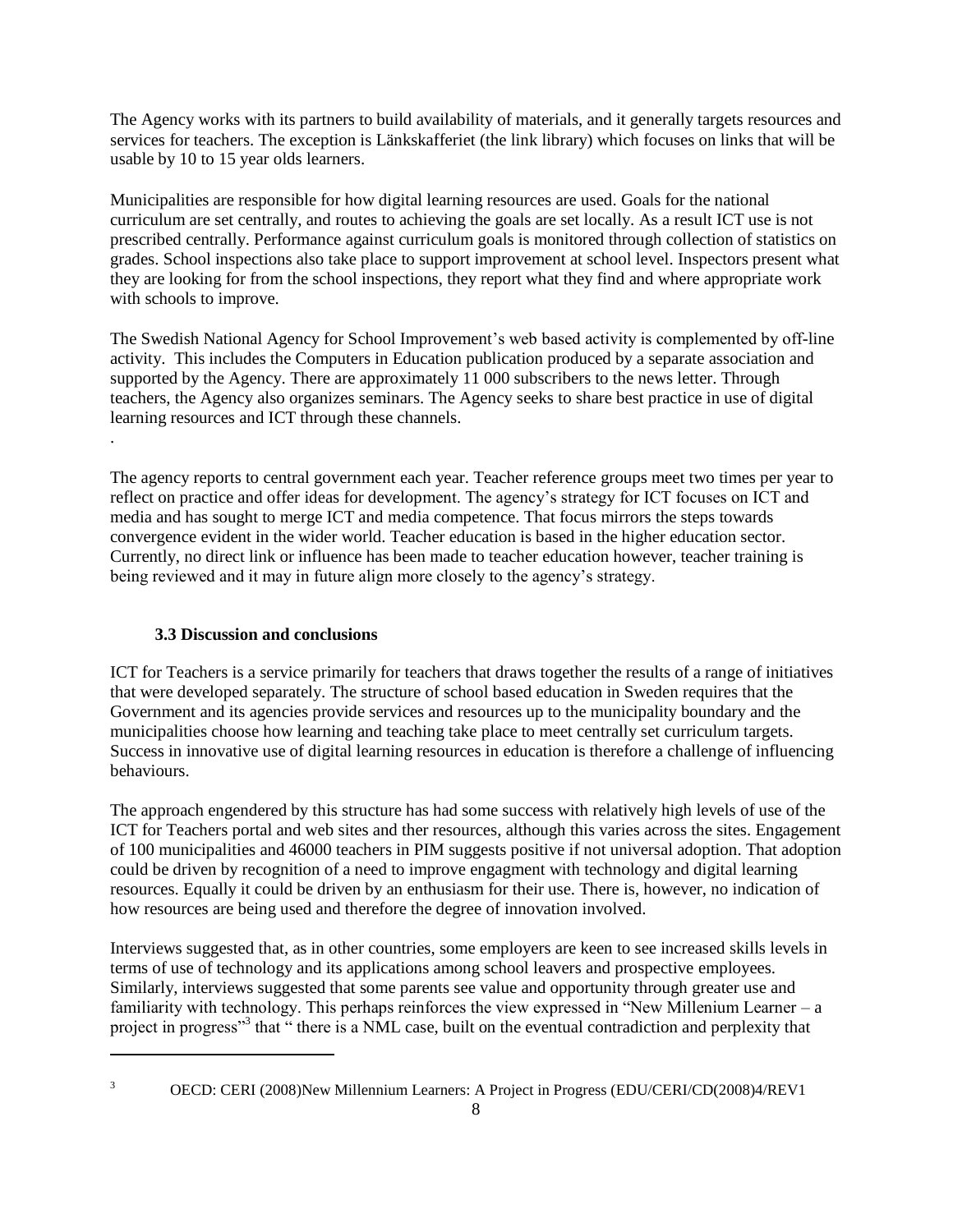students may experience when realizing that digital technologies are so important in their daily lives – as they are also in the world of adults, particularly at work – except when they are in classrooms, where even mobile phones are usually banned."

ICT for Teachers provides teachers with many opportunities for engagement with technology and potentially innovative use of digital learning resources. However, without incentives to drive adoption of content or its innovative development or use, change in existing practice is likely to be slow. In England, Becta's Harnessing Technology: Next Generation Learning 2008-2014 strategy<sup>4</sup> addresses this area through identification of the ambition, gaps and challenges, capabilities to be developed and interventions and initiatves. With the strategic aim of developing personalised learning, Becta describes ambitions with respect to tailored content and resources including making appropriate tools readily available and universally used. It identifies interventions including setting standards for digital learning resources and guidance for good practice. It addresses gaps and challenges such as provision of high-quality digital resources, and safe and secure use of the Internet.

To some, slower steady progress may be seen as desirable, but for education, it runs the risk of it becoming out of touch with life outsided school. Stronger direction, such as that offered by Becta"s Harnessing Technology Strategy, or incentives might provide a basis for more rapid change and potentially innovation

It will be interesting to see if the Agency"s success in developing ICT for Teachers and engagement in its use by teachers can be built upon to support innovation in learning and use of digital learning resources on a system wide basis and how rapidly that takes place. If there is a desire for the pace of innovation in use of digital learning resources to increase within schools and across the education system, then a review of roles and use of policy levers for change should be considered.

## **4. CASE 2: THE COURSE HUB**

This case was chosen to develop a general picture of DLR (Digital Learning Resources) in Sweden, and to identify the potential impacts and actors for the deployment of DLR in Sweden. There are only two main actors for this case: site developers and school teachers. This case report will summarize the nature of Course Hub, and the potential impact of this DLR to the educational practices in Swedish schools. The objective of Course Hub is to collect and share learning resources for courses by teachers and for the teachers.

### **4.1 Case Descriptions**

Course Hub started as part of the Swedish Agency for Flexible Learning. It has been working to make lifelong learning possible for adults by enhancing and stimulating the development of flexible learning in municipal adult education, folk high schools, study associations and at work places. In 2002 the Agency initiated this Digital Learning Materials repository for teachers in adult education at upper secondary school level. The repository is called "The Course Hub" (Kursnavet).

The goal of Course Hub was to become a national portal that provides educational content and teaching plans to teachers. The Course Hub project sought to build a repository for digital learning objects and

 $\overline{a}$ 

<sup>4</sup> Becta (2008) Harnessing Technology: Next Generation Learning 2008-14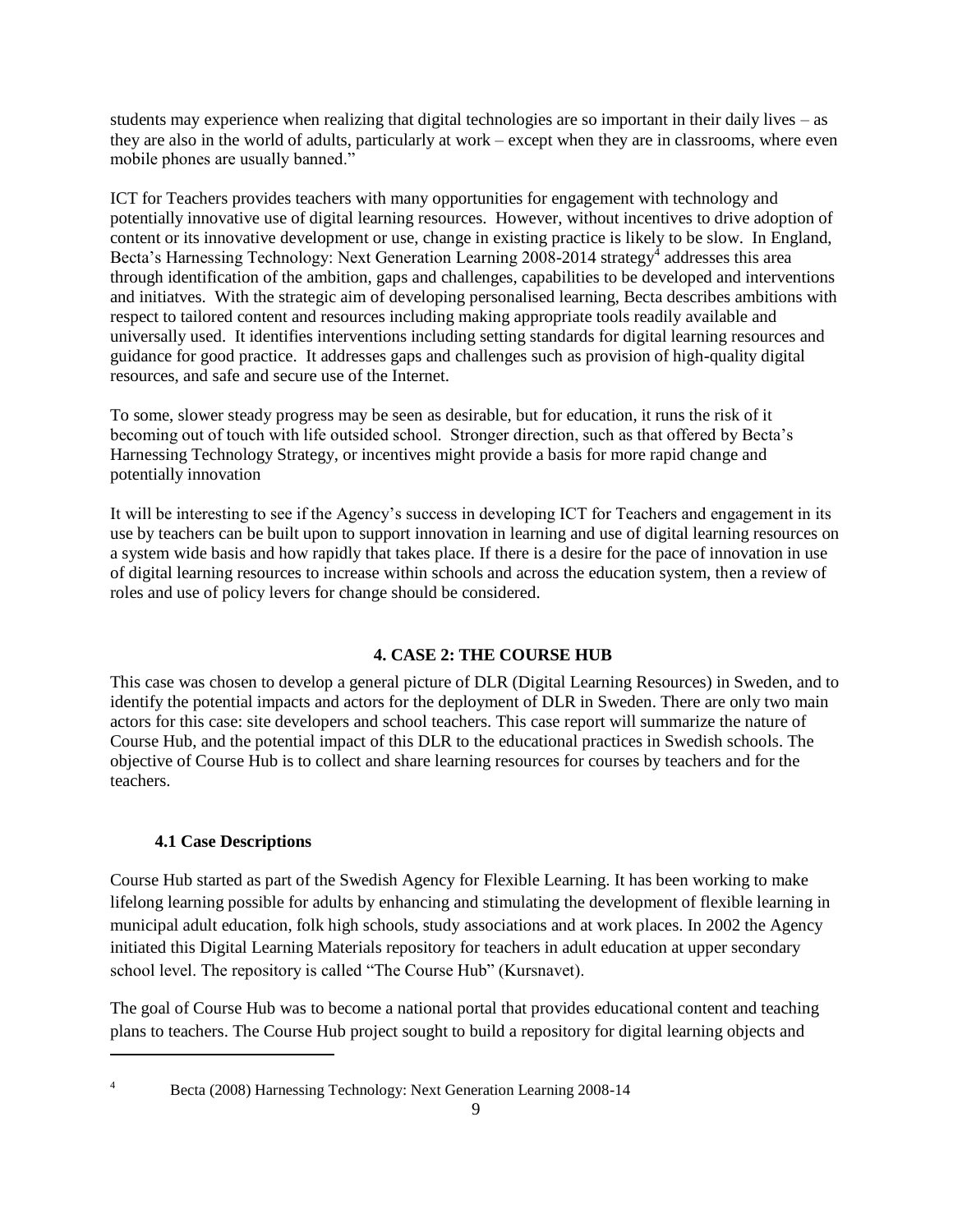parts of digital courses. The Course Hub includes a search engine and functionality that allows connection of digital objects to form a course narrative. It exports the connected digital objects as a single file that can be sent by email or exported directly into a learning management system.

Teachers using Course Hub can search for information related to their teaching including syllabus details and educational content. Teachers can also use the Course Hub to share their teaching materials with other teachers. Such sharing of materials can motivate teachers who are proud about adoption of their teaching materials by others and also feel encouraged from contributing to the general improvement of digital content for education.

The Course Hub was developed by a Public Private Partnership. Initially, the EU structural fund provided funding of 13.7 million SEK. CFL and partners such as municipalities, universities and other governmental services provided a further 11.6 million SEK. In addition, ICT-companies/private support provided 4.5 million SEK, making the total 29.8 million SEK. Support by the EU was crucial in making this educational project work. Personnel from the National Agency for Flexible Learning played a significant role in securing funds from the EU. Users of the Course Hub are mainly teachers. A number of teachers were first introduced to Course Hub through a one-off teacher education program included in the EU project. In this program, they not only got to learn about Course Hub, but also became familiar with DLR and its benefits. Although first started as a pilot project, Course Hub functioned as an infrastructure that allows teachers to utilize digital learning materials and experience them.

#### **4.2 Assessment**

In order to evaluate Course Hub as a DLR that provides innovative features, information on user participation and activity levels are crucial. Currently, Course Hub is frequently and actively utilized when teachers are in their teacher training programme. However, after the programme ends, teachers seldom participate on their own initiative. Teachers not introduced to the Course Hub through the teacher education programme show little to no participation in its use. This observation implies that teachers only participate while they are training and suggests that the Course Hub is not really becoming an active hub for educational content. It appears that the Course Hub may only become an active hub when teachers are provided with time and the tools to develop their digital learning materials for their courses and thereby opportunities share the content they generate.

Success for DLR depends on the degree of attraction and engagement by teachers and learners and the extent of the culture of sharing among these groups. The Course Hub's internal system appears to provide insufficient opportunities for users to upload, revise and expand Digital Learning Content.

In the near future, it seems likely that teachers will need to develop course materials by collecting and combining multiple relevant content, information and data from the Internet. If this is the case, teachers should also use teaching materials made by others. Teaching with support from digital learning resources and teaching using textbooks are radically different processes enabling and requiring different pedagogies. Digital learning materials reflect the frame through which teachers and ultimately learners can interpret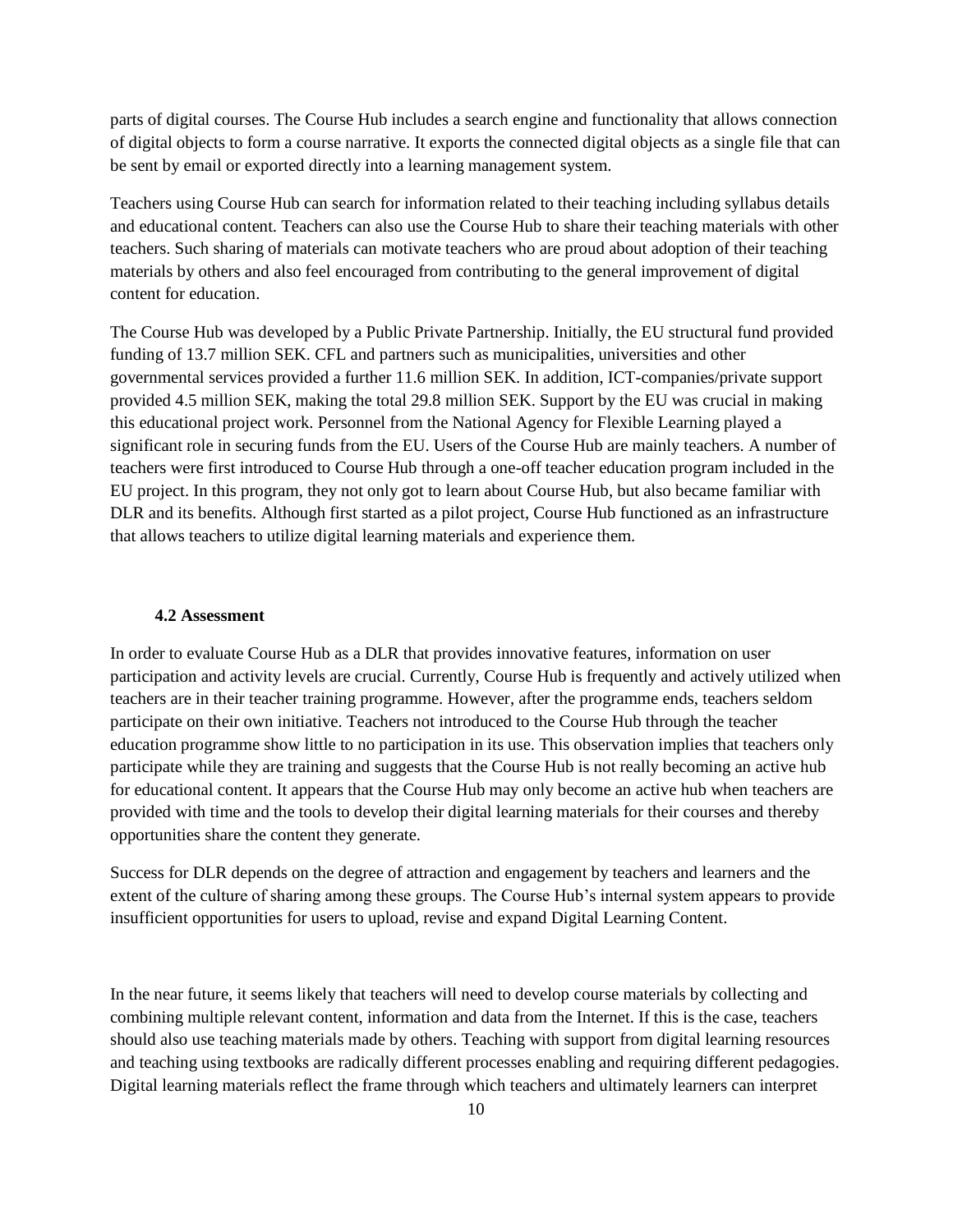the information. The Course Hub's management team is aware of differences made possible through adoption of digital learning resources when they are used well. They believe course materials can only be useful if accessible, editable, pedagogically combinable, technically compatible, and reliable.

The managers and developers of the Course Hub recognize that their site is for providing information for teachers, they appear to give insufficient recognition to the fact that the ultimate recipients and users of content are learners. It appears that a limitation of the Course Hub is that it has been developed from a developer's rather than a user's perspective. Although teachers in the training programme may use the site frequently and consistently while they are in the programme, once they are free to make their own decisions on the resources they use, they do not continue to make use of the Course Hub.

#### **4.3 Discussion and conclusions**

The Course Hub has been successful in giving teachers firsthand experience of using Digital Learning Resources.. However, there was no evidence that teachers continue to use the site after the training program was ended. Although experiencing Course Hub itself became an innovative activity, the project failed to persuade teachers to engage in innovative teaching and to continue to use the digital contents repository. The main reason for this failure is the site"s inability to fully reflect and support how and teachers share their teaching materials. While it is important that teachers know the content and syllabus relevant to their teaching, it is more important that they are able to revise and improve their teaching materials, to make them their own and in effect to personalise them. Digital content is no more than just information or data if it cannot be customised and personalised in this way.

The second challenge for the Course Hub arises from teachers perception that it is difficult to revise the content initially produced by other teachers.. It is not enough simply to find relevant teaching materials. Modifying, repurposing and reusing digital learning materials are equally, if not more important. The Course Hub pays insufficient attention to modifying, repurposing and facilitating re-use of materials. For the future, the Course Hub team are planning to collect and integrate the digital content to develop a full teaching support package. The management team is also considering collaboration with publishers to develop course packages or and enabling learning objects to be sent directly to Learning Management Systems. However, it seems that all of these plans focus on materials production rather than pedagogic development and the needs of users. While it is true that the main user group of the Course Hub is teachers, teachers are likely to wish to revise teaching materials to reflect the needs and characteristics of their students. The current Course Hub lacks the compelling functionality that would motivate teachers to use it actively in their work and so it remains a digital learning content repository. For greater success and innovative use of Digital Learning Resources is would appear that additional functionality should be developed that will allow users to become active and engaged participants rather than passive recipients of data and information.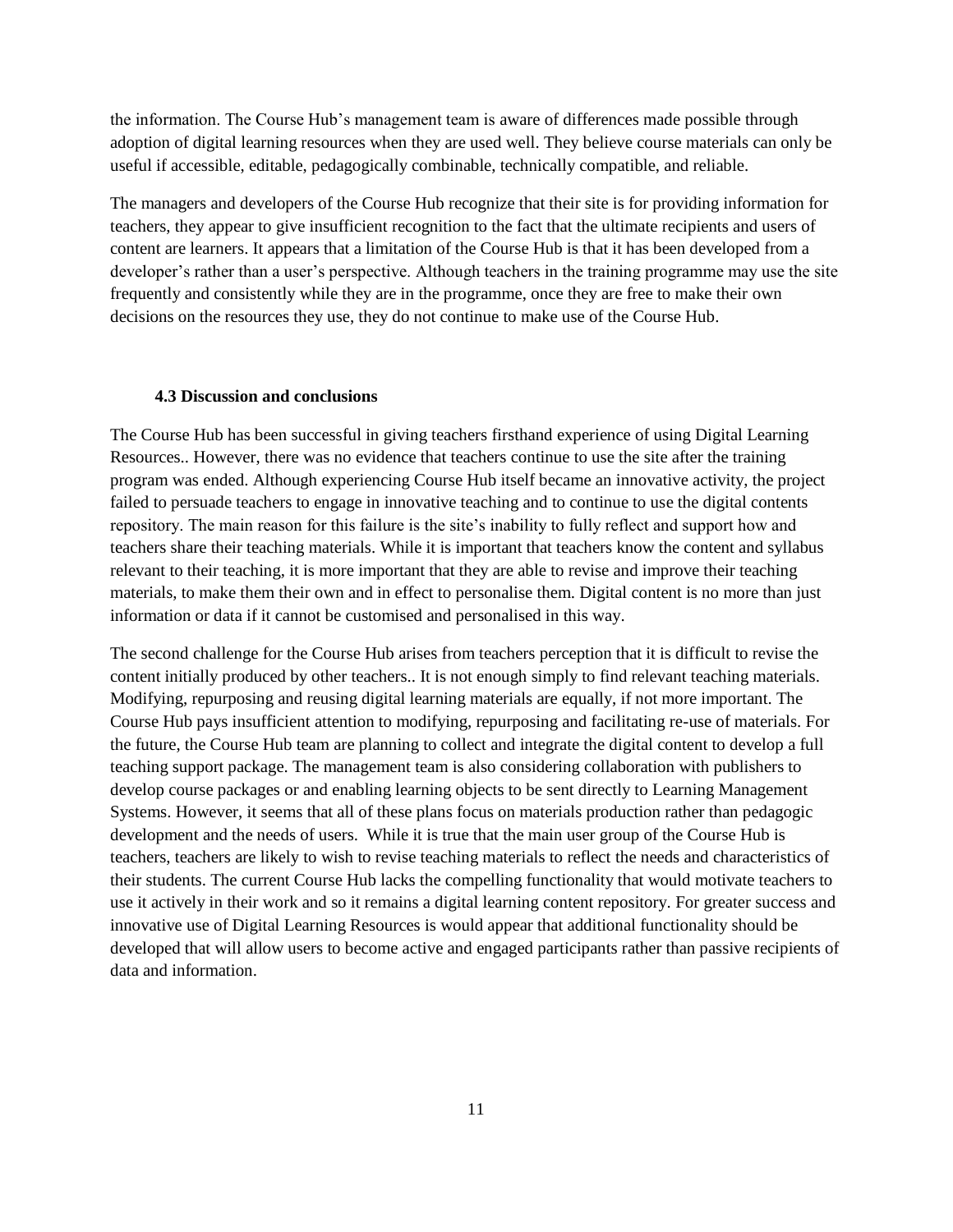## **5. CASE 3: UR AND THE MEDIA BANK**

#### **5.1 Introduction and background**

The Media Bank (Mediebiblioteket) is a project developed by the Swedish Educational Broadcasting Company (UR) in 2000. UR is a public service corporation financed primarily through TV licence fees. It is owned by the same not-for-profit foundation that owns Swedish Radio (SR) and STV (Swedish Television) and its aim is to develop and produce educational products for the whole range of educational sectors, from pre-school to higher education. Most of UR"s current output consists of TV and radio programmes, which are broadcast on SVT and SR, within specific time slots. In addition, in 2004, a digital TV channel, the Knowledge Channel (Kunskapskanalen), was launched by UR and SVT. UR also produces other types of products such as video-clips, websites and books. Most of UR"s products are produced in-house, although 30 % are contracted out to external producers.

The Media Bank is a web-based service providing free and open access to everyone of all radio and TVprogrammes broadcast in the last six months. In addition, schools, universities and adult education centres can access all programmes with no time limit in a closed network. If not accessed through the Media Bank, programmes can be borrowed from one of the several municipal Media Centres located all over the country to which 90% of schools are affiliated. Media Centres are the main distribution channels of UR"s products to schools. The Media Bank project was therefore considered an innovative way in which schools and the public at large could access UR's educational materials.

## **5.2 Use of evidence and research and evaluation**

UR base their decisions on the types of products to be produced partly on outcomes from consultations with stakeholders in the education community at all levels, including schools, municipalities and the Ministry"s school agencies. Specifically, a network of ICT teachers is used to inform UR of the types of programmes that teachers and other education professionals mostly require. The general public also has influence through the Audit Committee.

In terms of the development of the Media Bank itself it is not clear whether any external consultations were carried out prior to its launch. Similarly there has not been a systematic evaluation of the activity, although statistics on issues such as numbers of programmes borrowed are collected; for example, approximately 800 000 programmes are borrowed annually by teachers in the form of videos or DVDs. This figure has been increasing by 5-10 % in recent years. The service is also informally evaluated by UR on aspects such as accessibility and content.

## **5.3 Discussion and conclusions**

UR is a publicly-funded publishing company and as such is not in direct competition with other commercial publishers regarding the production either of digital materials or other more conventional resources. The fact that they are publicly funded allows the company to develop products that would be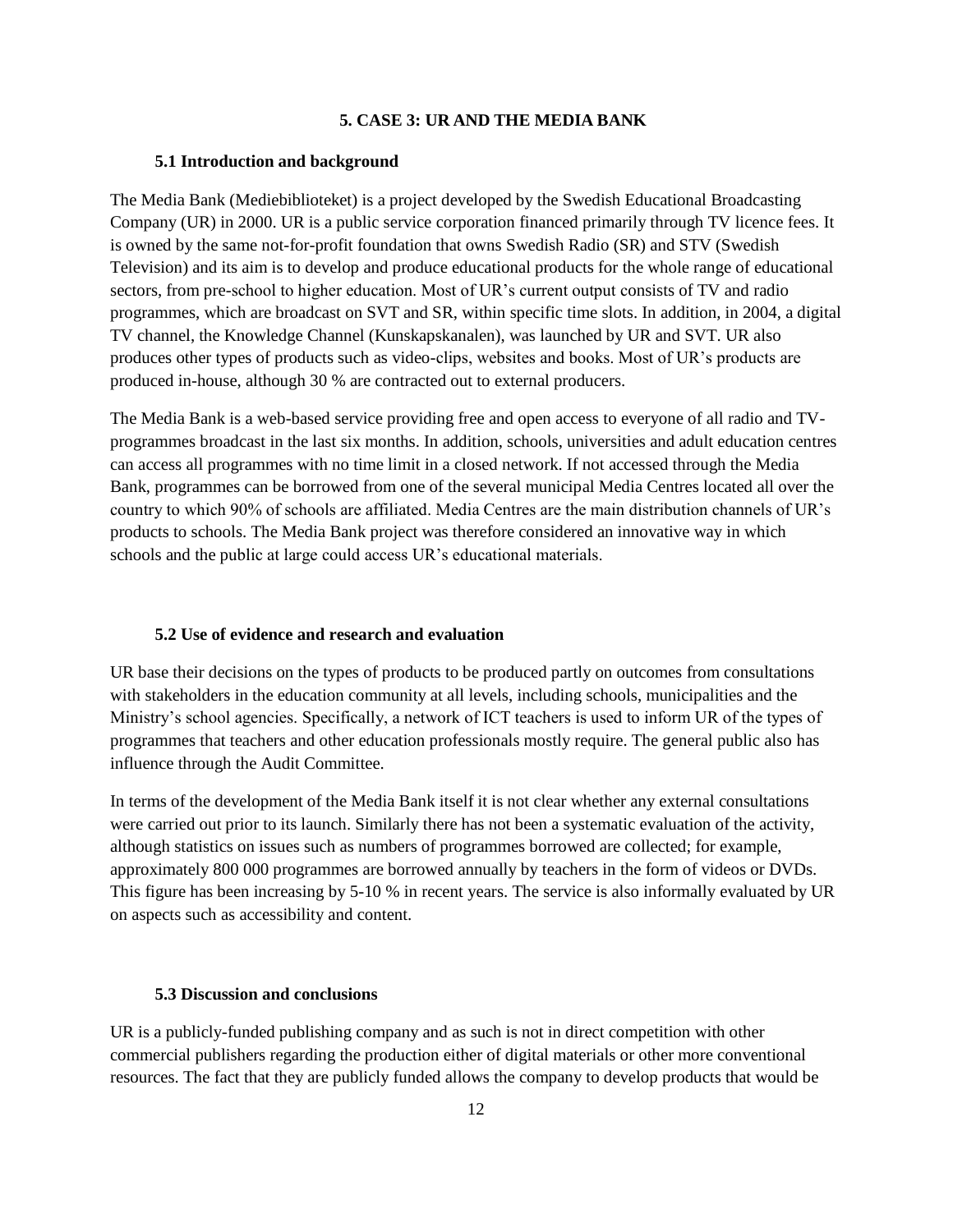prohibitively expensive for other publishers. Such products include, for example, educational TV programmes for linguistic minorities. This approach forms part of the general ethos of the company who see themselves as "publishers with values" and who aim to develop products that are not just profitable but also useful and of a high quality. In addition they try to encourage learning and education at large and not solely to respond to specific educational needs. The company is therefore keen to maintain this unique position in education publishing as well as its independence from the TV and radio companies and regard these as essential conditions for continuing to be able to produce programmes of the same high quality.

However, neither innovation nor the development of internet-based materials or services or digital learning resources form part of UR's core mission. Despite the development of services such as *Mediebiblioteket*, the company sees its core business as that of a traditional broadcasting corporation, i.e. the production of TV and radio programmes. In fact, according to one study participant "*they are developing this line of business because they have to'*.

There appear to be two main reasons why this is so: firstly, UR has not actively and systematically engaged with teachers and other users in order to find out what types of products would be of most use to them or how teachers are currently using digital resources and ICT more generally in the classroom. In fact they are not even certain whether there is demand for such products, although the general belief, based on anecdotal evidence, is that they are being increasingly used in education and will continue to do so in the future. This, coupled with the fact that there is generally little systematic research on these issues, may have resulted in the company being hesitant about adopting a more coherent strategy regarding their future in this area.

Secondly, the lack of interest and initiatives in the development of DLR is to some extent also a consequence of a more general lack of vision or guidance at top-level on the part of the Swedish Government. It appears that the Swedish Government"s view is to let other stakeholders, such as publishers, take the lead in this respect without providing an overall policy framework or incentives within which the latter can operate. Publishers, including UR, are therefore rather hesitant about which options and opportunities to pursue. UR were not the only stakeholders to have raised this as an issue, and in fact the matter will be discussed further in the final part of this report.

Despite the discussion above, there is a wish, at least within parts of the company, to become more innovative and to move towards development of more interactive products. There are also opportunities for encouraging teachers and other users to use their products in a more creative or interactive way. In order to achieve this UR should establish more systematic collaborations and consultations with teachers and other professionals likely to use their products. Although this is to some extent already happening, the company seems to be unclear about the specific needs of teachers with regard to DLR or how materials, including UR"s own materials, are currently being used in interactive and innovative ways by teachers in classrooms. Conducting surveys or focus groups with teachers would be one way of communicating with user groups. Observing teachers in the classroom could also provide useful information.

In addition more communication channels could be explored and established with the Ministry of Education and its Agencies – particularly the Agency for School Improvement – and with other stakeholders in the publishing industry in order to discuss common concerns and challenges. Despite the lack of a coherent national strategy in the area of ICT and DLRs in education at the moment, regular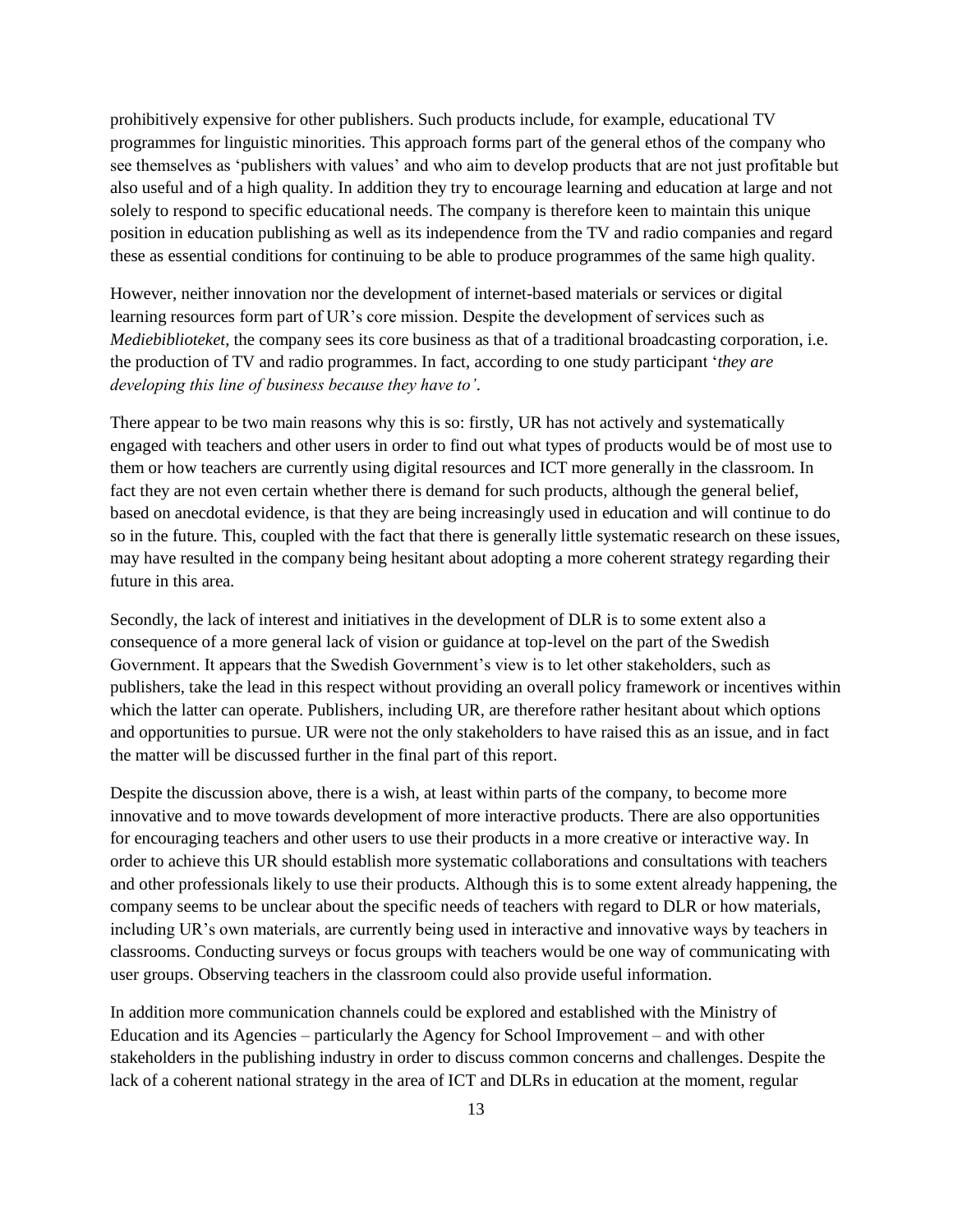communication with government could encourage the latter to develop such a strategy and would ensure that UR"s views are taken into account when this happens.

#### **6. CASE 4: LEKTION.SE**

#### **6.1 Introduction**

Lektion.se is a "bottom-up" community website where the users, mainly comprising teachers, upload, describe, metatag and share teaching and learning materials which they have produced. The materials are currently primarily PDFs. The site was initiated in 2001. It is still driven by its three entrepreneurs, all of whom were originally teachers. This case report is based on an interview with two of them.

The original rationale for development of Lektion.se was based on recognition that teachers use a lot of their own material in their lessons and spend significant amounts of time in developing them. An extensive database of digital learning materials with a community and website around it would surely encourage sharing these materials among teachers throughout Sweden. During Lektion.se"s first year the idea was tested "live" and was found to be a success. In the following years the team has worked hard to increase the number of members in the community and to develop a critical mass of content in the database. Marketing is effectively viral and almost solely achieved by passing the message about "the material sharing community with free membership for teachers" by word of mouth, from teacher to teacher. The entrepreneurs have now created a private company to run the Lektion.se community and are funding the website through advertising.

#### **Status**

In November 2008 Lektion.se reports 167 000 registered members. The user community is mostly made up of teachers (compulsory school: primary and secondary levels), plus a few parents and students. Membership is free. All that is required for registration is an e-mail address. Teachers apply for a membership online and confirm via automated mail with a link back to the website. The number of members is steadily growing, as are the collection of materials available for sharing.

The materials must be for schools and be copyright free (based on Creative Commons – the commercial model/version). No specific quality control is carried out on materials. The target user group is compulsory school (primary + secondary levels). In the near future Lektion.se is expanding to gymnasium (upper secondary level) – and even university levels. Commercial publishers can also supply downloadable 'sponsored' free materials.

Traffic statistics:

- +35 000 unique visitors (logins) and +70 000 visits per week.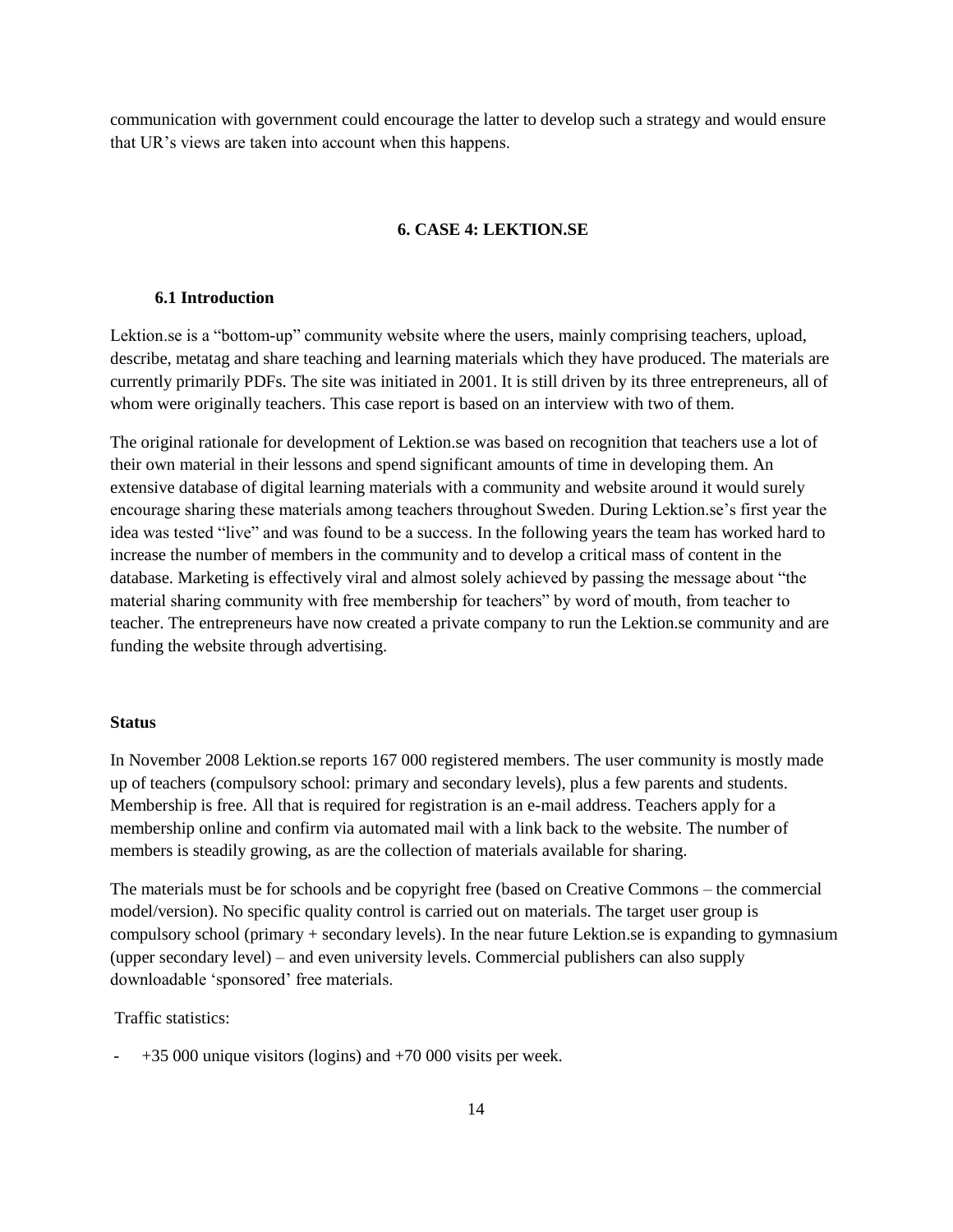- Many schools have one shared login-id.
- Average duration of a session: 6-7 minutes, mostly in the "IDEA BANK" section of the site, where members can upload materials (primarily PDF-files).
- Rush hours: 06:30-15:00, peaking on weekdays at 10.00-11.00 and at 15.00-16.00 on Sundays.
- There are more than 200 000 downloads per week, mostly in the form of PDF-files.
- Lektion.se has over 1 million page views per week and 10 000 unique resources (covering all school subjects) in the database - small as well as large publications/files.

The main features/sections are:

- New ideas/new materials/new PDF-files to be shared.
- · "My site" where the user can maintain a personalized list of preferred materials.
- · Many teachers use this feature as their personal disk space and "to-do-list" in their daily work.
- · Most popular materials, last month, last week.
- Most downloaded materials.
- Comments on materials.
- · Upload of materials/files, and automatic conversion of uploaded files into PDF-files.
- · Discussion forums
- · Forums for groups of members
- · Advertisements from publishing houses, about teachers jobs etc are displayed on the right hand side of website Advertisements are restricted to 'school related issues'. Teachers are the main target group for advertising.
- Sponsored materials (indicated as sponsor materials)

The developers report Lektion.se to be a very popular site in Sweden. More than 50% of the teachers in compulsory schools know about Lektion.se.

Lektion.se's strategy is based on 6 focus areas, namely to:

- · Keep focused on the core idea and be patient.
- · Keep it simple.
- Keep it user friendly and staying focused on the ICT-average teacher.
- Seek and listen carefully to user comments.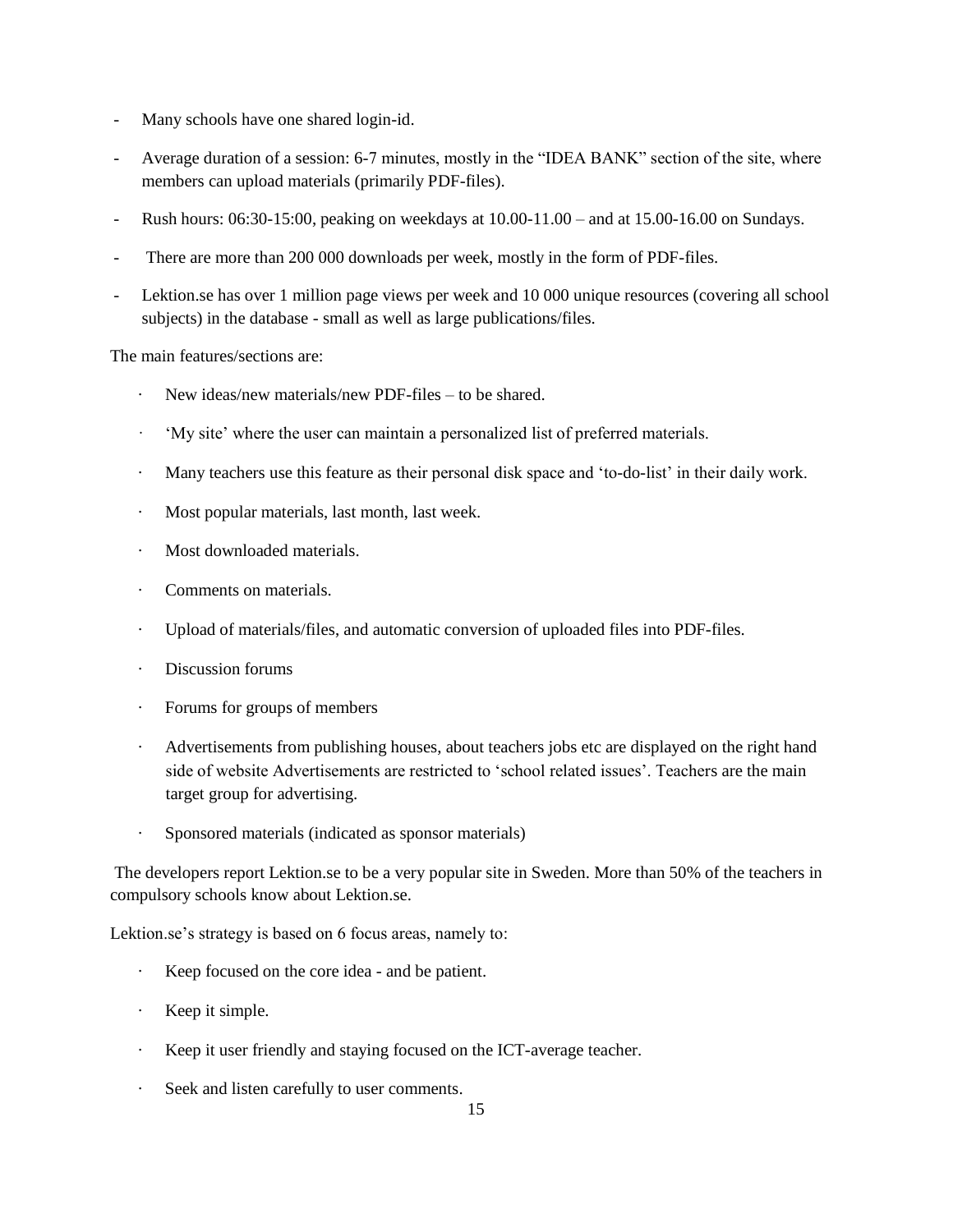- Help new users not to feel alone and to become part of the community.
- Help members to relate, interact with each other.

Lektion.se has received no public funding or other support from the top-level in the school system. In the view of the innovators responsible for Lektion.se, official school bodies in Sweden (i.e. agencies) that fund projects require a degree of control. With respect to Lektion.se, this could have meant tighter quality control of materials and their decision was that they would seek a sustainable business model that did not lead to such levels of control. By taking this approach, their view is that Lektion.se better supports teachers" formal freedom of choosing teaching methods and their freedom to choose materials.

## **6.2 Discussion and conclusions**

Lektion.se is a good example of a successful and innovative bottom-up activity or service with great impact on the teachers in Sweden. Lektion.se focuses on the teachers, and not on learners. With this focus the site does not necessarily create innovative effects in the teaching and learning processes itself.

The platform clearly covers the need for exchange of teacher made learning resources in "digital paper" form. These activities seem to create new types of processes and relations in the teacher"s daily work around lessons and classroom activities. In this way Lektion.se potentially increases teachers ICTcompetences and skills, and contributes indirectly to teachers' general awareness of the potential benefits of using ICT and DLR in the schools.

The future development of Lektion.se will address increased collaboration across schools and municipalities; support for and development of professional skills; increased collaboration associated with planning lessons (a part of the job where teachers often find themselves on their own); and changing teachers" professional identity by adding digital skills.

Although it is likely that Lektion.se will develop its role as a popular and a widely used marketplace for teachers, it is difficult at this point to see in which way Lektion.se will contribute to changes in the school system from a 'DLR as systemic innovation' perspective. This is mainly because there are no special requirements for either form or content of the materials uploaded to Lektion.se. For instance, relationships with levels and curricula, learning outcome, teaching and learning strategies or techniques, topics and themes within the specific subjects, etc.This limited relationship with innovative use of DLR arises mainly because there are no special requirements for either form or content of the materials uploaded to Lektion.se, nor in their use. For instance, information regarding relationships with levels and curricula, learning outcome, teaching and learning strategies or techniques, topics and themes within the specific subjects, are not included.

At least two different alternatives were presented by the interviewees regarding possible avenues for the future development of Lektion.se:

 One possible scenario is further commercialization – and/or partnership with (or ownership by) one of the bigger publishing houses in Sweden.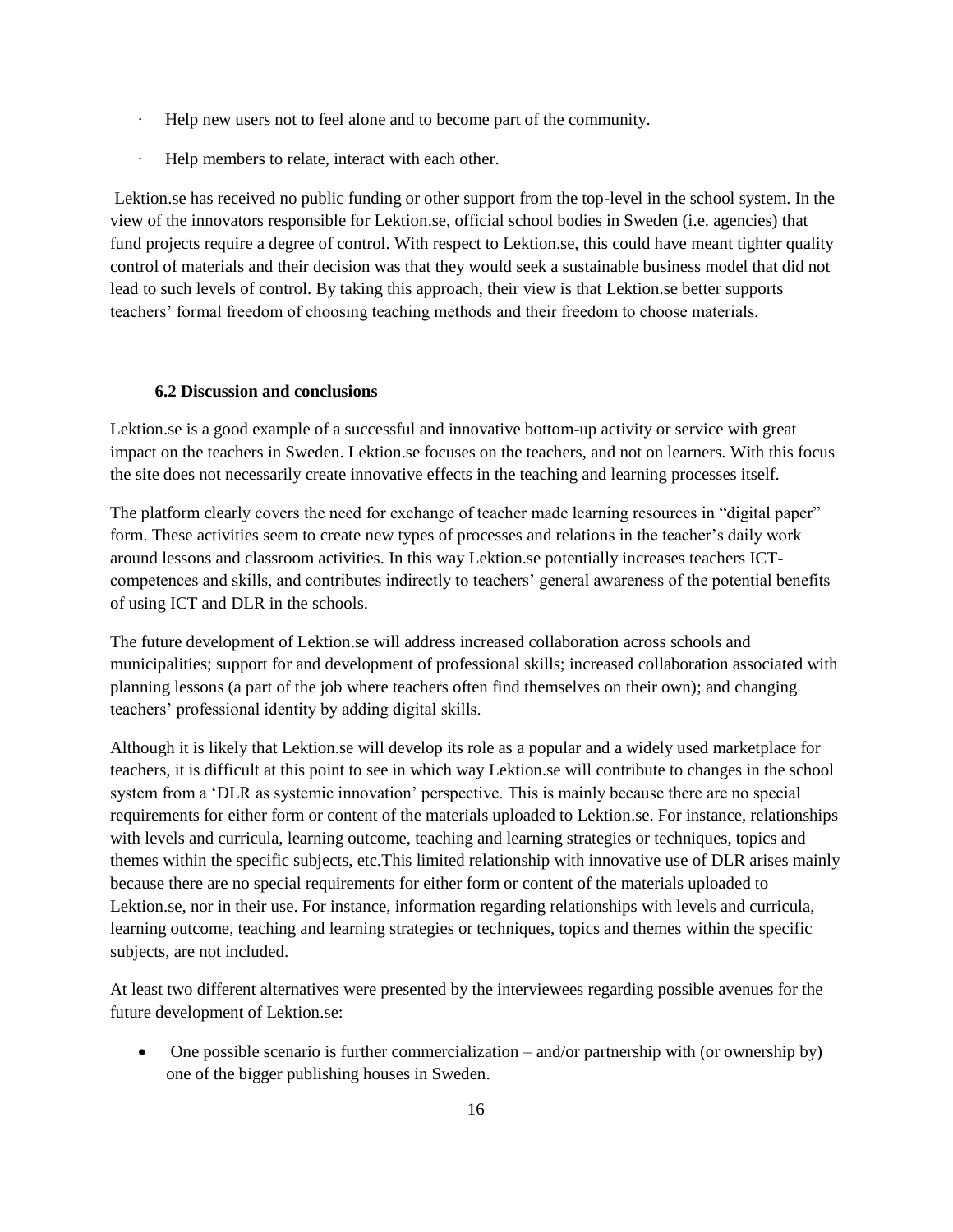Another possible scenario is scaling up to include materials and other educational levels and/or sectors, followed by entering new countries based on the original idea: "The material sharing community with free membership for teachers".

One crucial parameter for Lektion.se's effect on the systemic level will be the website's ability to encourage the teachers to introduce newer and more diverse material formats and content than the present PDFs. For example, more content that includes multimedia, rich media, learning objects, interactivity. While this may be a significant challenge Lektion.se starts from a strong position given the significant engagement it has already achieved. Another crucial parameter will be the owners and managers ability to maintain an efficient and well running organization and IT-infrastructure for Lektion.se while increasing the size and scope of the community. A national Single-Sign-On service would be beneficial for Lektion.se, as well as for many other services, players and users of DLR in the Swedish school system.

# **7. GENERAL COMMENTS AND REFLECTIONS**

# *Willingness by teachers to increase the use DLR – and they ask for help, support, training and directions in the future.*

The impressive growth and level of engagement with websites such as Lektion.se suggest that teachers are willing to use DLR, recognize its value and that they are seeking help and support. Teachers are willing to share what have produced and what they know. The number of registered users of Lektion.se suggests widespread interest in DLR.

Teachers are also seeking guidance with respect to future directions for development. With limited central direction, the impact of policy appears to be to "let a thousand flowers bloom" however the risk is encapsulated in the quote attributed to Michael Fullan<sup>5</sup> which says " the answer to large scale reform is not to try to emulate characteristics of the minority who are getting somewhere under present conditions... Rather change existing conditions so that it is normal and possible for a majority of people to move forward".

# *Slow but steady increasing use of DLR in the schools.*

Adoption and adaption of DLR in schools is developing, but at what appears to be a relatively slow pace. There may be some advantages in moving at a slow, steady pace, with fewer risks being taken. However, there may be risks too as that slower approach may not keep up with and nor benefit from the innovations and developments in DLR use, nor will use of DLR in school reflect the experience of learners in their world outside. Learner engagement is likely to be more challenging in such circumstances. Clearly the use of DLR varies from individual to individual, from institution to institution, and from municipality to municipality.

 $\overline{a}$ 

<sup>5</sup> E-learning Maturity Model: Version Two Key Concepts: <http://www.utdc.vuw.ac.nz/research/emm/TwoConcepts.shtml>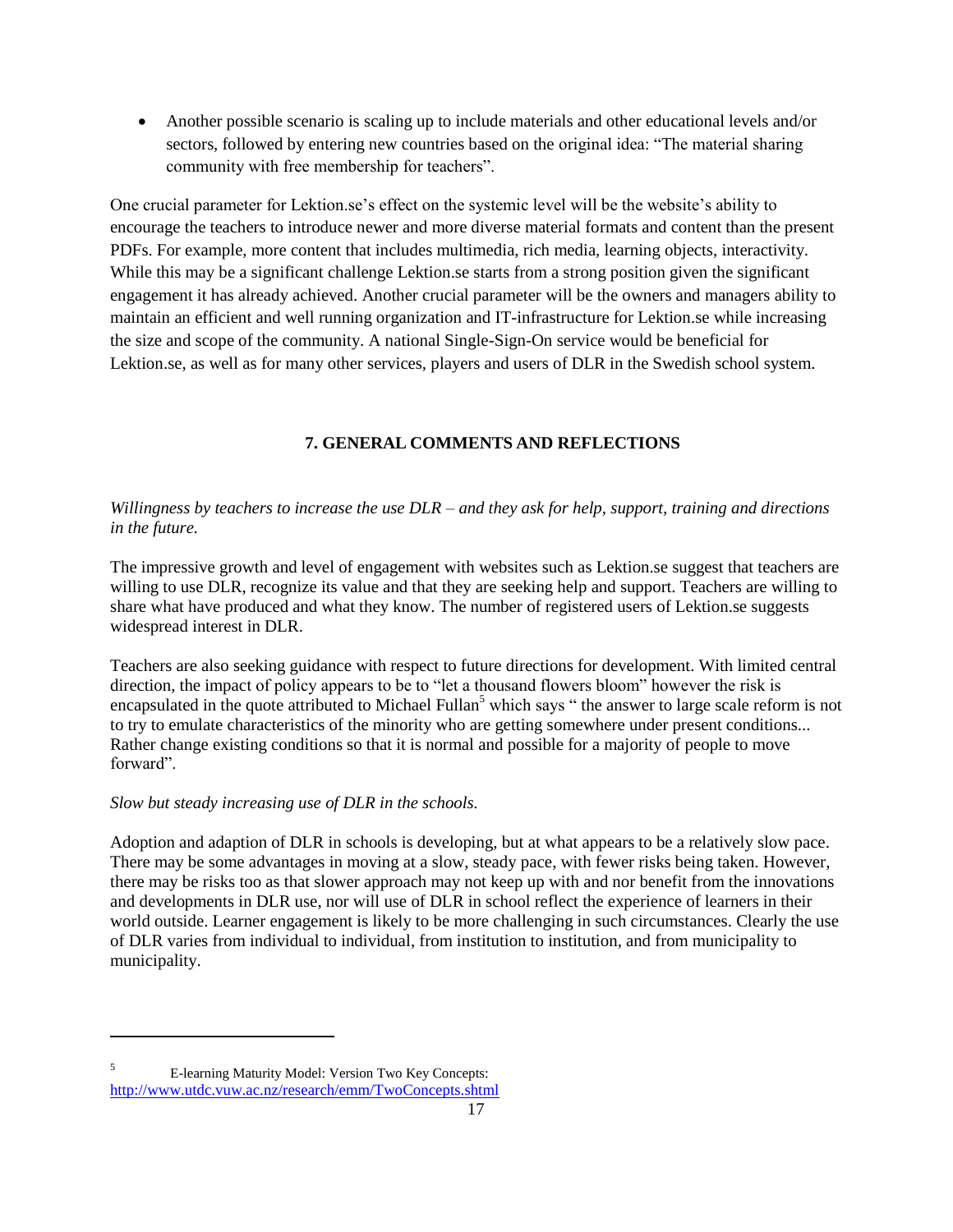Although an increasing use of DLR can be detected, it seems as if the current use of DLR tends to reinforce existing behaviours rather than generate innovative behaviours. Perhaps teachers accessing materials on Sunday afternoons (as the figures show) indicates their putting together lessons in much the same way as they have in the past, just using electronic materials and sources rather than book based materials. Similarly it can be argued that Learning Platforms are used in schools largely in ways that might previously have been paper based. There is a lot of room for innovation and for doing things differently that appears not to be being exploited at the moment.

#### *Several impressive innovative cases, mainly bottom-up cases (i.e. the municipality of Nacka, lektion.se).*

Interviews with teachers reflected some infectious enthusiasm for development of the use of DLR and the circumstances in which that use is likely to be innovative. However, the drivers for adoption and innovation appeared to be associated with individuals who had identified the value of technology and DLR and provided mutual support, both in their own work and in spreading their vision to their wider teaching and learning community. In general terms the drivers for adoption of DLR appeared more individual than systemic.

It is not absolutely clear how innovatively DLR are being used in Swedish schools. While there was evidence of provision of technology, examples viewed suggested reinforcement of existing relationships, pedagogies and systems rather than re-casting and innovation in learning and teaching. For example, growth in learner production or co-production of DLR was not observed.

The importance of opportunities for users to be actively involved in uploading, revising and expanding the resources are highlighted when the Course Hub is compared with Lektion.se. Both are repositories for teachers to share digital learning materials. The Course Hub, instigated by The Swedish Agency for Flexible Learning, comprises 10,000 free Digital Learning Resources and courses in 60 subjects offers limited ways for teachers to be involved and the level of use seems quite low. Lektion.se on the other hand is the most popular service currently with more than 167.000 users, and has a rapidly expanding base of shared lesson plans. They have a simple level of quality control undertaken by a small team of web editors with limited external evaluation.

Bottom-up developments have significant benefits, possibly including higher levels of engagement and evidenced by Lektion. However, there are risks too, when there is no over-riding vision of the direction of development, That risk lies in the relationship between pure adoption of technology, for technology's sake, or adoption of technology for learning and teaching"s sake. In these circumstances, learning and teaching can flex to accommodate technology, whereas a more attractive and arguably more innovative proposition is when DLR and technology to flex to support learning and teaching. Shared vision and direction at high level can help to ensure that the needs of learners, and of learning and teaching are put first.

## *Publishers seem to be hesitating and defensive, partly due to lack of DLR-market, copyright issues and lack of pressure from top level along with public funding and/or seed money.*

The market for DLR is such that publishers appeared to need greater confidence before they would invest in significant scale development of DLR. Several factors may contribute to that position including there being little systemic drive for DLR, the size of the market particularly the Swedish language market and expectations associated with commissioning and public funding. There was some evidence of collaboration or potential collaboration with publishers in other countries. Such collaborations may offer a path to pursue and to help to ensure that developments reflect a future and innovative view of DLR is embedded in education.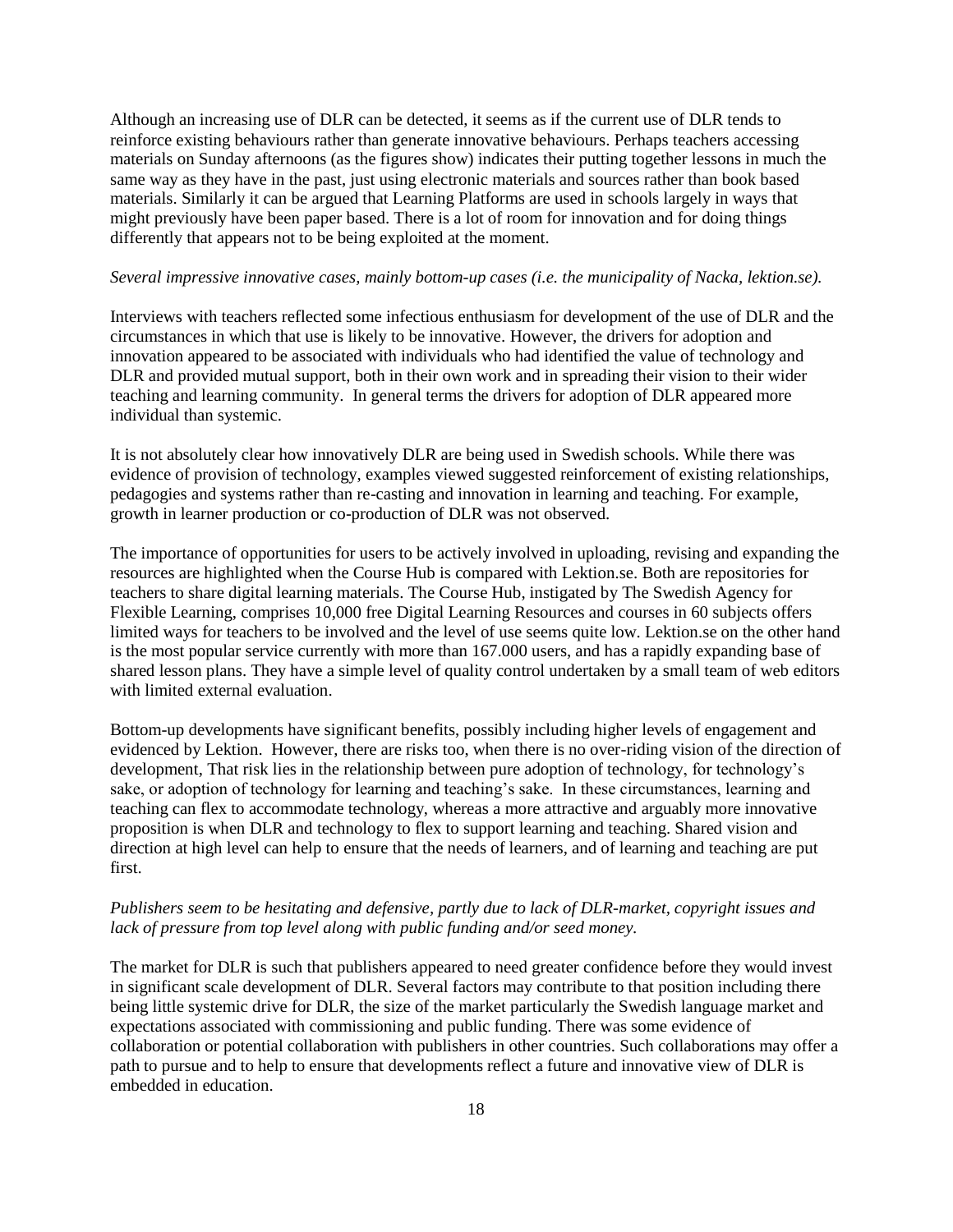### *Funding for projects*

The philosophy of Lektion.se"s founders, and the high levels of teacher engagement that the founders have achieved deserve credit for having led to a sustainable business model. Private sector funding through carefully controlled advertising and inclusion of paid for as well as free resources are in effect an innovative model for public-private partnership for DLR with both publishers and individuals contributing to the DLR resource.

In summary, while there are examples of good and possibly innovative practice with respect to DLR, it appears that these are isolated cases and may provide benefits at a local rather than national level. Without a nationally agreed vision for technologies use and the role for DLR, isolation will continue to grow with some fortunate learners benefiting from the innovation of some heroic teachers, but many not. This is not a question of initiatives and projects, but one of vision and policy. A systemic commitment to vision and policy, there should be greater incentive for publishers to make informed decision for investment in DLR and to manage their own risks appropriately. Equally with a shared vision, there should be greater opportunities for municipalities, schools and teachers to take confident steps forwards while taking proper account of issues of community and localization.

**ANNEX 1 List of Participants Ministry of Education** Ms Britt-Inger Stoltz Mr Thomas Nordling

# **National Agency for School Improvement** Ms Seija Eriksson

Ms Anette Holmqvist

**National Agency for Flexible Learning** Mr Ulf Sandström

# **Nacka municipality**

Ms Kerstin Lindström Ms Sandra Ms Sandra Wissting

**Fredrika Bremer gymnasiet, muinicipality of Haninge** Mr Andreas Selling

#### **Lektion.se** Mr Per Malkert

Mr Mattias Räftegård

### **The Course Hub**

Ms Kerstin Namuth, Folkuniversitetet Mr Per Brahm, Contento